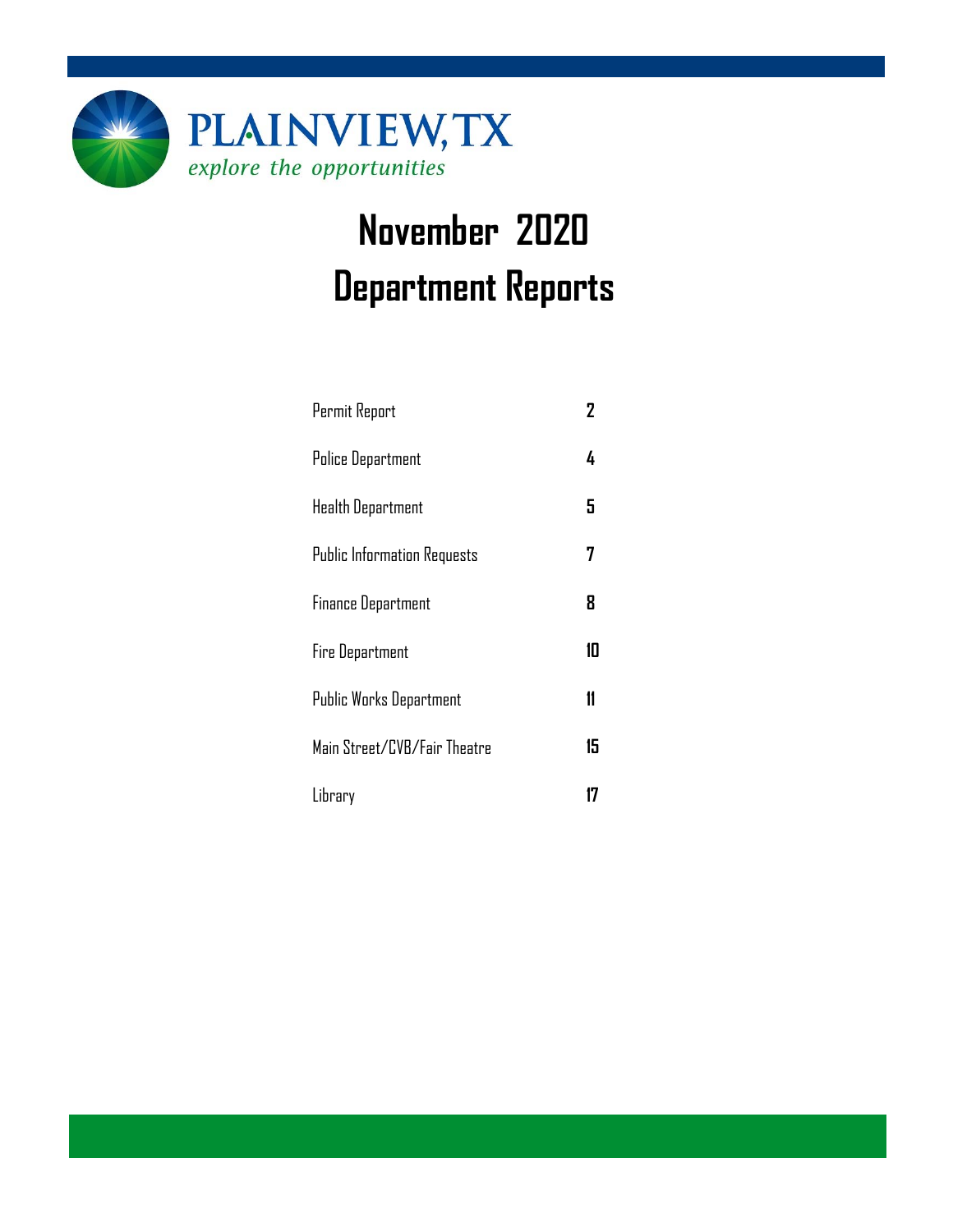| <b>Community Development Report November 2020 Data</b> |                 |                 |  |  |  |  |
|--------------------------------------------------------|-----------------|-----------------|--|--|--|--|
| <b>Permits Issued</b>                                  |                 |                 |  |  |  |  |
|                                                        | <b>NOV 2020</b> | <b>NOV 2019</b> |  |  |  |  |
| <b>Buildings</b>                                       |                 |                 |  |  |  |  |
| Number                                                 | 28              | 9               |  |  |  |  |
| Value                                                  | \$4,541,229.89  | \$93,963.00     |  |  |  |  |
| Fees                                                   | \$2,231.56      | \$370.00        |  |  |  |  |
| <b>Electrical</b>                                      |                 |                 |  |  |  |  |
| Number                                                 | 12              | 5               |  |  |  |  |
| Fees                                                   | \$300.00        | \$75.00         |  |  |  |  |
| Plumbing                                               |                 |                 |  |  |  |  |
| Number                                                 | 16              | 22              |  |  |  |  |
| Fees                                                   | \$400.00        | \$515.00        |  |  |  |  |
| <b>Mechanical</b>                                      |                 |                 |  |  |  |  |
| Number                                                 | 1               | 6               |  |  |  |  |
| Fees                                                   | \$25.00         | \$150.00        |  |  |  |  |
| Zoning                                                 |                 |                 |  |  |  |  |
| Number                                                 | $\overline{2}$  | $\mathbf 0$     |  |  |  |  |
| Fees                                                   | \$210.00        | \$0.00          |  |  |  |  |
| <b>Sprinkler</b>                                       |                 |                 |  |  |  |  |
| Number                                                 | 0               | 0               |  |  |  |  |
| Fees                                                   |                 | \$0.00          |  |  |  |  |
| <b>TOTAL FEES</b>                                      | \$3,166.56      | \$1,110.00      |  |  |  |  |

### **Certificates of Occupancy issued in November 2020:**

West Texas Dental Associate VIP Auto & Bike Detail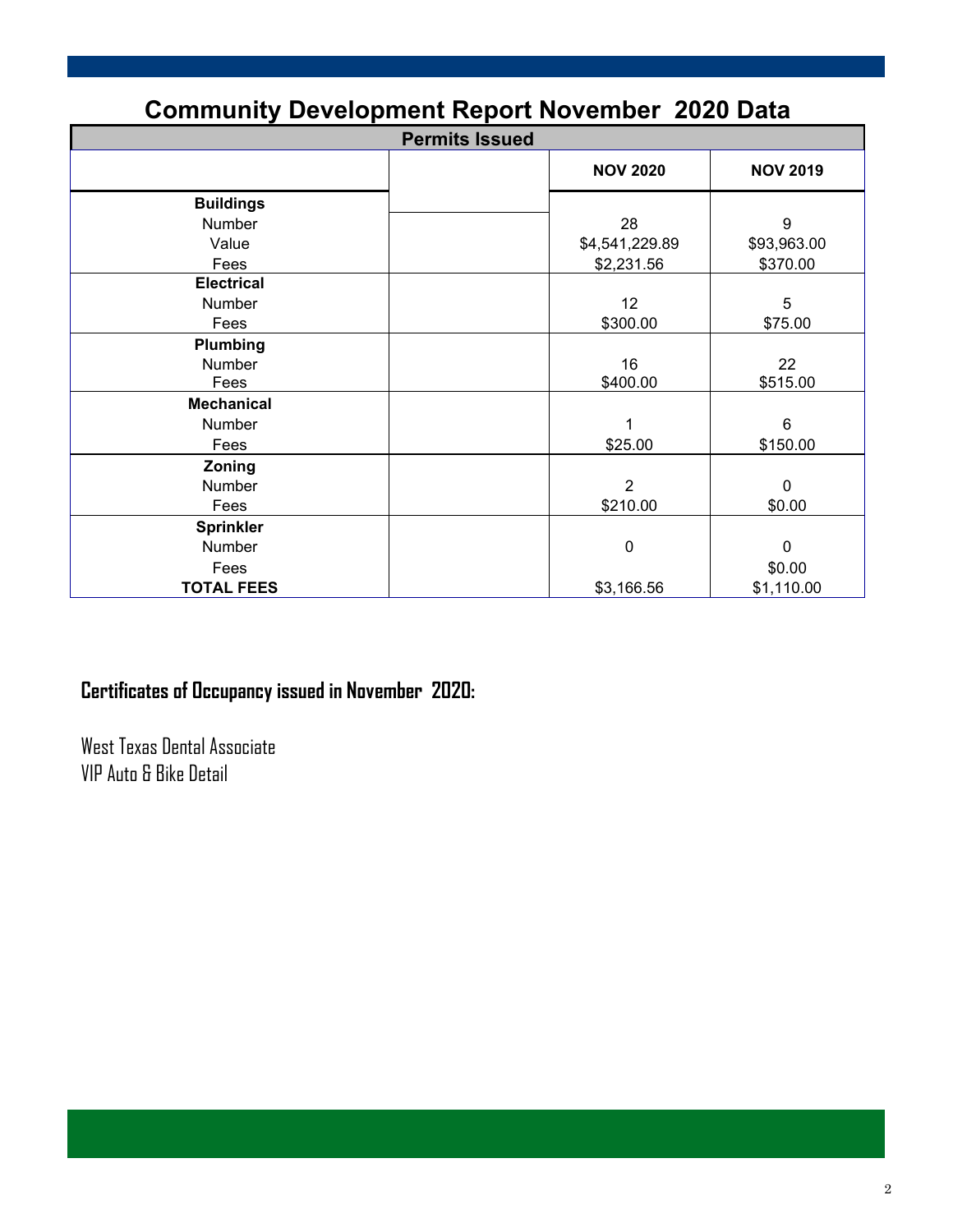### **Community Development Report November 2020 Data**

| <b>Nature of Building Permits</b>                                                  |                                             |                            |                |                           |                          |                                     |  |
|------------------------------------------------------------------------------------|---------------------------------------------|----------------------------|----------------|---------------------------|--------------------------|-------------------------------------|--|
| <b>Number of</b>                                                                   |                                             | <b>Total to</b>            | <b>Monthly</b> |                           | <b>This Calendar</b>     |                                     |  |
|                                                                                    | <b>Types</b>                                | <b>Date This</b>           |                |                           |                          |                                     |  |
| <b>Permits for current month</b>                                                   |                                             | year                       |                | <b>Valuation</b>          |                          | <b>Year to Date</b>                 |  |
| 1                                                                                  | <b>New Residential</b>                      | $\overline{c}$             | \$             | 60,000.00                 | \$                       | 390,000.00                          |  |
| $\overline{2}$                                                                     | <b>Residential Addition</b>                 | 21                         |                | \$11,300.00               | \$                       | 248,928.52                          |  |
|                                                                                    |                                             |                            |                |                           |                          |                                     |  |
| 3                                                                                  | <b>Residential Remodel</b>                  | 21                         | \$             | 6,400.00                  | \$                       | 315,540.00                          |  |
|                                                                                    | <b>Residential Repair</b>                   | 3                          |                |                           | \$                       | 19,825.00                           |  |
|                                                                                    | <b>Residential Demolition</b>               |                            |                |                           |                          |                                     |  |
|                                                                                    | <b>Residential Accessory</b>                | $\,6$                      |                |                           | $\overline{\mathcal{E}}$ | 523,885.00                          |  |
| 1                                                                                  | Garage/Carport                              | 45                         | \$             | 850.00                    | \$                       | 83,711.61                           |  |
| 1                                                                                  | <b>Storage Building</b>                     | 12                         | \$             | 1,500.00                  | \$                       | 81,030.00                           |  |
| 1                                                                                  | <b>New Commercial</b>                       | 7                          | \$             | 450,000.00                | \$                       | 2,559,952.50                        |  |
|                                                                                    | <b>Commercial Addition</b>                  | $6\phantom{1}$             |                |                           | \$                       | 390,466.21                          |  |
|                                                                                    |                                             |                            |                |                           |                          |                                     |  |
| $\overline{2}$                                                                     | <b>Commercial Remodel</b>                   | 14                         | \$             | 3,730,532.64              | \$                       | 9,348,032.73                        |  |
|                                                                                    | <b>Commercial Repair</b>                    |                            |                |                           | \$                       |                                     |  |
| $\overline{2}$                                                                     | <b>Commercial Demoli-</b>                   | 7                          | \$             |                           | \$                       |                                     |  |
|                                                                                    | tion<br><b>Commercial Accesso-</b>          |                            |                | 20,000.00                 |                          | 409,000.00                          |  |
|                                                                                    | ry                                          | $\overline{3}$             |                |                           | \$                       | 75,000.00                           |  |
|                                                                                    | <b>Masonry Fence</b>                        | $\mathbf{1}$               |                |                           | \$                       | 500.00                              |  |
|                                                                                    |                                             |                            |                |                           |                          |                                     |  |
| 3                                                                                  | Signs                                       | 28                         | \$             | 74,250.00                 | \$                       | 167,511.00                          |  |
| 12                                                                                 | Roofing                                     | 121                        | \$             | 186,397.25                | \$                       | 1,191,615.24                        |  |
|                                                                                    |                                             |                            |                |                           | \$                       |                                     |  |
|                                                                                    |                                             |                            |                |                           | \$                       |                                     |  |
| 28                                                                                 |                                             | 297                        | \$             | 4,541,229.89              | \$                       | 15,804,997.81                       |  |
|                                                                                    |                                             | <b>Building Valuation</b>  |                |                           |                          |                                     |  |
| Last Year                                                                          | \$20,622,616.10                             |                            |                | This Year                 |                          | \$15,804,997.81                     |  |
|                                                                                    | <b>Code Enforcement Activity Summary</b>    |                            |                |                           |                          |                                     |  |
| <b>Administrative Warrants is-</b><br>sued                                         | Violations is-<br>sued/Compliance<br>Rate   | <b>Citations</b><br>issued |                |                           | formed                   | Demo Orders issued/Demolitions per- |  |
| $\mathbf{0}$                                                                       | 41/10                                       | $\Omega$                   |                |                           | 1                        |                                     |  |
|                                                                                    | <b>Planning and Zoning Activity Summary</b> |                            |                |                           |                          |                                     |  |
| Zoning cases submitted<br><b>Plats cases submitted</b><br>Variance cases submitted |                                             |                            |                |                           |                          |                                     |  |
| 0                                                                                  | $\overline{2}$                              |                            |                |                           | 0                        |                                     |  |
| <b>This Month</b><br><b>Certificate of Occupancy</b><br>Number                     |                                             |                            |                | <b>Year To Date</b><br>33 |                          |                                     |  |
|                                                                                    |                                             |                            |                |                           |                          |                                     |  |

3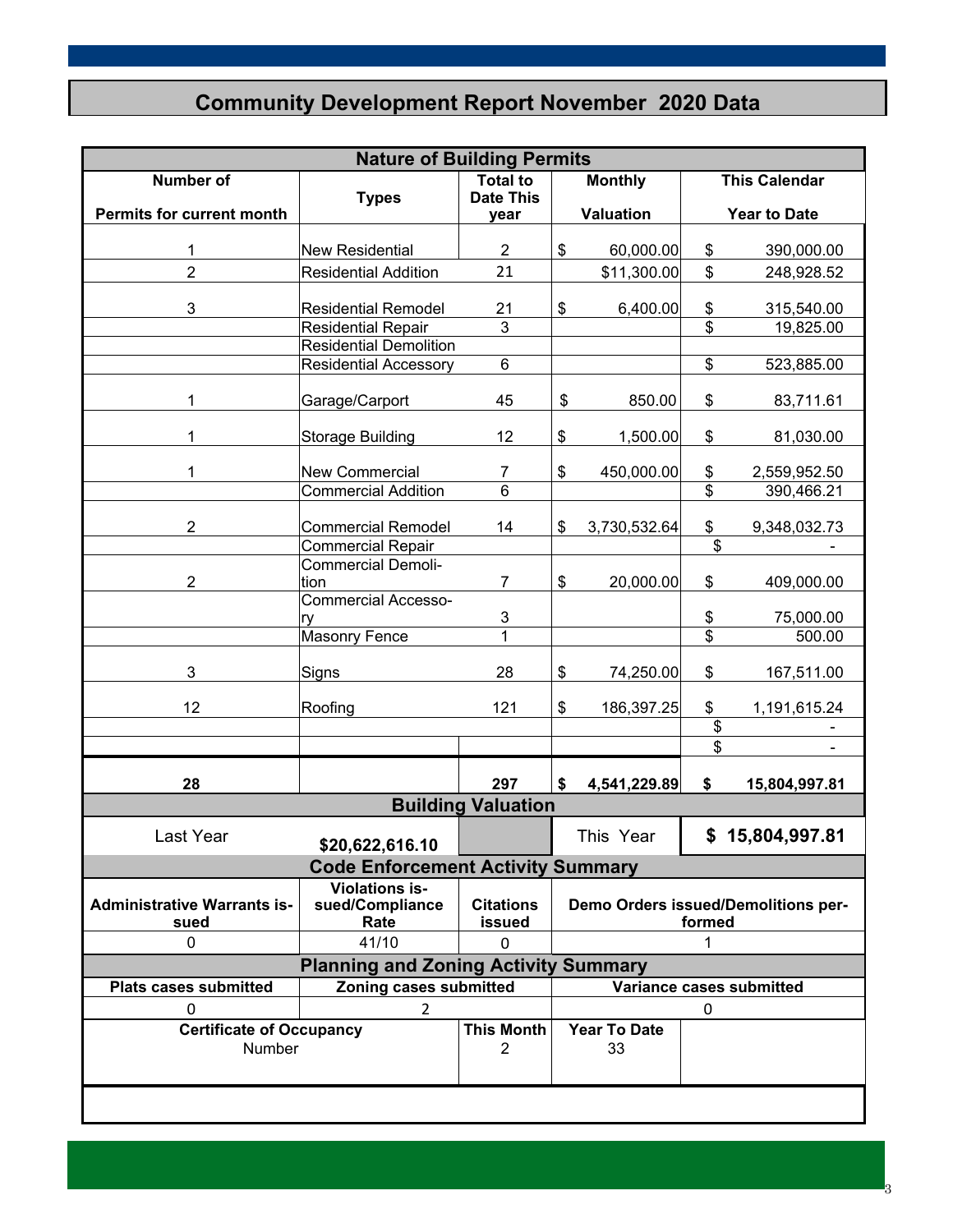### **Police Department Report November 2020 Data**

| November 7070                  |       |
|--------------------------------|-------|
| <b>Total Calls for Service</b> | 2.130 |
| Police Calls                   | 1.804 |
| Fire Calls                     | 37    |
| <b>EMS Calls</b>               | 294   |
| Primary Categories             | 238   |
| <b>Total Arrests</b>           | 37    |
| <b>Total Citations</b>         | 135   |
| <b>Total Violations</b>        | 181   |
| <b>Total Reports Written</b>   | 7NG   |
| <b>Cases Assigned for</b>      |       |
| further Investigation          | 79    |
|                                |       |

#### **November 2020 November 2019**

| Abandoned Vehicles           | Π  | Harassment                 | 3  |
|------------------------------|----|----------------------------|----|
| Agency Assists               | 4  | Health and Safety          | 3  |
| <b>Public Service</b>        | Π  | Juvenile Problem           | 2  |
| Assaults                     | 19 | Kidnapping                 | Π  |
| Burglary                     | 18 | Mental Subject             | 8  |
| <b>Controlled Substances</b> | 14 | Miscellaneous              | 4  |
| <b>Damaged Property</b>      | 15 | Missing Person             | Π  |
| <b>Deaths</b>                | 2  | Obstructing Justice        | Π  |
| DUI                          | 2  | Obstructing Police         | 9  |
| Forgery                      | 1  | Persons Crimes             | 3  |
| Fraud                        | 7  | Privacy Violation          | 1  |
| Property                     | Я  | <b>Public Intoxication</b> | Χ  |
| Gambling                     | Π  | Stolen Vehicle             | R  |
| Theft                        | 42 | <b>Traffic Arrests</b>     | 0  |
| <b>Traffic Accident</b>      | 25 | <b>Traffic Problem</b>     | 1  |
| Trespassing                  | Χ  | Warrant                    | 17 |
| Weapons Offenses             | 3  | <b>Public Peace</b>        | 1  |
| Robbery                      | Π  | Sexual Assault             | 3  |
| Suspicious Person            | П  | Money Laundering           | Π  |
| <b>Threats</b>               | Π  | Other Sex Offenses         | 2  |
| Liquor Law                   | 2  | <b>Domestic Problem</b>    | Π  |
| <b>Embezzlement</b>          | Π  | Civil Problem              | П  |
| <b>Vehicle Repossession</b>  | 0  | <u>Pornography</u>         | 0  |

| November 2019                |       |
|------------------------------|-------|
| Total Calls for Service      | 2.159 |
| Police Calls                 | 1.928 |
| Fire Calls                   | 18    |
| <b>EMS Calls</b>             | 213   |
| <b>Primary Categories</b>    | 306   |
| <b>Total Arrests</b>         | 89    |
| <b>Total Citations</b>       | 775   |
| <b>Total Violations</b>      | 779   |
| <b>Total Reports Written</b> | 734   |
| <b>Cases Assigned for</b>    |       |
| further Investigation        | 91    |

| Abandoned Vehicle            | 4  | Harassment               |                |
|------------------------------|----|--------------------------|----------------|
| Agency Assists               |    | <b>Health and Safety</b> |                |
| Suspicious Person            |    | Juvenile Problem         | 7              |
| Assaults                     | 25 | Money Laundering         |                |
| Burglary                     | 17 | <b>Mental Subject</b>    | 2              |
| <b>Controlled Substances</b> | 30 | <b>Miscellaneous</b>     | 4              |
| Damaged Property             | 14 | <b>Threats</b>           | 0              |
| Deaths                       | 5  | Obstructing Justice      | 1              |
| DUI                          | 4  | Obstructing Police       | $\overline{2}$ |
| Forgery                      | 5  | Persons Crimes           | 4              |
| Fraud                        | 9  |                          | Π              |
| Property                     | 3  | Public Intoxication      | 5              |
| Gambling                     | 3  | Stolen Vehicle           | 3              |
| Theft                        | 52 | <b>Traffic Arrests</b>   | 1П             |
| <b>Traffic Accident</b>      | 43 | <b>Traffic Problem</b>   | 3              |
| Trespassing                  | 4  | Warrant                  | 37             |
| Weapons Offenses             | 2  | Privacy Violations       |                |
| Robbery                      | 0  | Sexual Assault           |                |
| <b>Stolen Property</b>       | Π  | Ordinance Violation      | П              |
| Vehicle Impound              | Π  | Other Sex Offenses       | 1              |
| Liquor Law                   | 3  | <b>Domestic Problem</b>  | Ш              |
| Pornography                  | Π  | <b>Public Peace</b>      |                |
| Vehicle Repossession         | O  | Animal cruelty           |                |

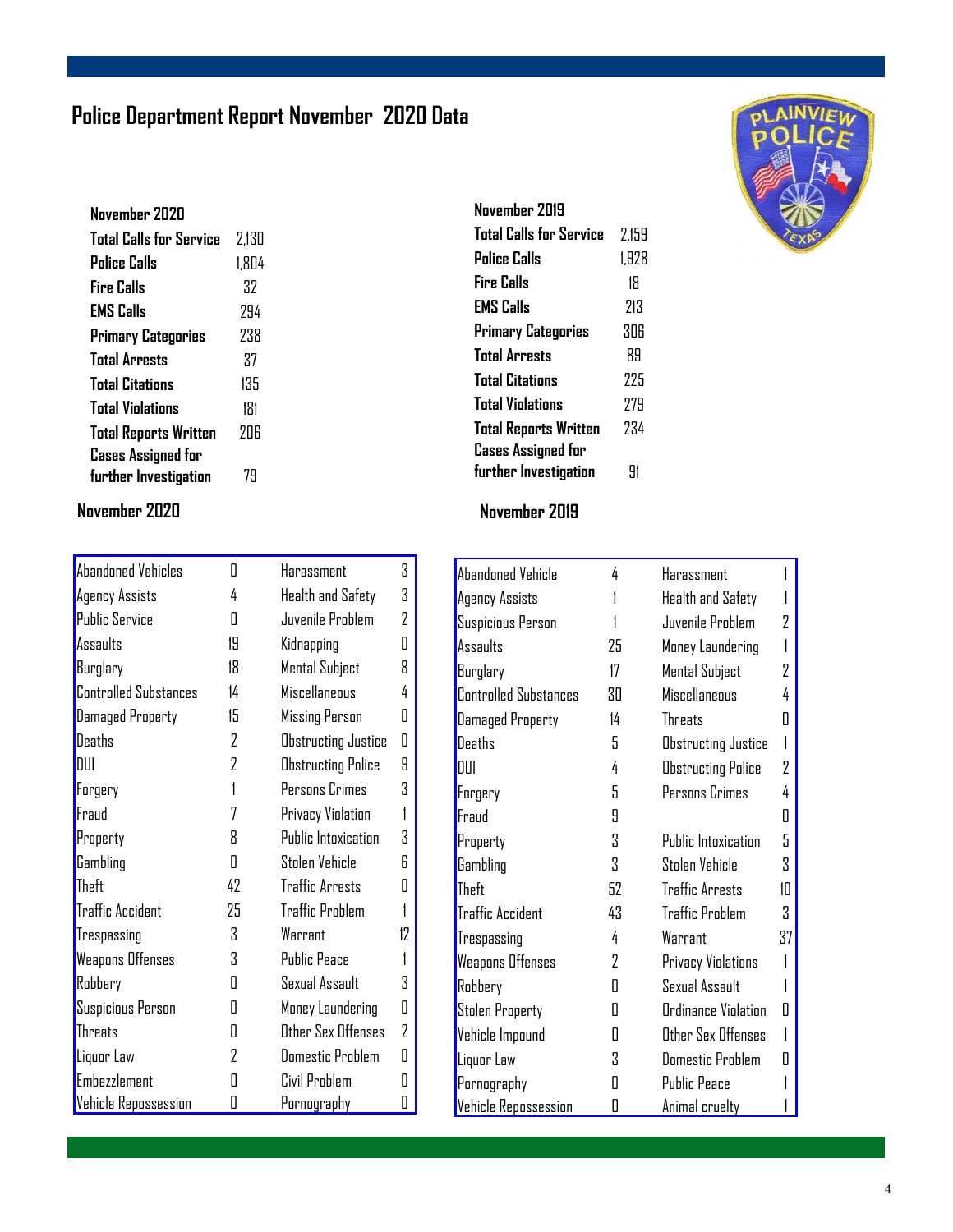### **Health Department Report November 2020 Data**

Month 11/01/20 THRU 11/30/2020 NOVEMBER

|        | Department               |                                                  |                                   |
|--------|--------------------------|--------------------------------------------------|-----------------------------------|
| 52     | 53                       | 56                                               |                                   |
|        |                          |                                                  |                                   |
|        |                          |                                                  |                                   |
|        |                          |                                                  |                                   |
|        |                          |                                                  |                                   |
|        |                          |                                                  |                                   |
|        |                          |                                                  |                                   |
|        |                          |                                                  |                                   |
|        |                          |                                                  |                                   |
|        |                          |                                                  |                                   |
|        |                          |                                                  |                                   |
|        |                          |                                                  |                                   |
|        |                          |                                                  |                                   |
|        |                          |                                                  |                                   |
|        |                          |                                                  |                                   |
|        |                          |                                                  |                                   |
|        |                          |                                                  |                                   |
|        |                          |                                                  |                                   |
|        |                          |                                                  |                                   |
|        |                          |                                                  |                                   |
|        |                          |                                                  |                                   |
|        |                          |                                                  |                                   |
|        |                          | 1                                                |                                   |
|        |                          | 3                                                |                                   |
|        |                          |                                                  |                                   |
| 1      |                          |                                                  |                                   |
|        |                          |                                                  |                                   |
|        |                          |                                                  |                                   |
|        | $\overline{2}$           |                                                  |                                   |
|        |                          |                                                  |                                   |
|        |                          |                                                  |                                   |
| 5      |                          |                                                  |                                   |
|        |                          |                                                  |                                   |
|        |                          |                                                  |                                   |
|        |                          |                                                  |                                   |
|        |                          |                                                  | <b>176 TOTAL PATIENT SERVICES</b> |
| 38.64% | 4.55%                    | 56.81%                                           |                                   |
|        | 34<br>8<br>4<br>16<br>68 | $\ensuremath{\mathsf{3}}$<br>$\mathfrak{B}$<br>8 | 50<br>46<br>100                   |

HEALTH DEPARTMENT CLOSED TO PUBLIC IN NOVEM-BER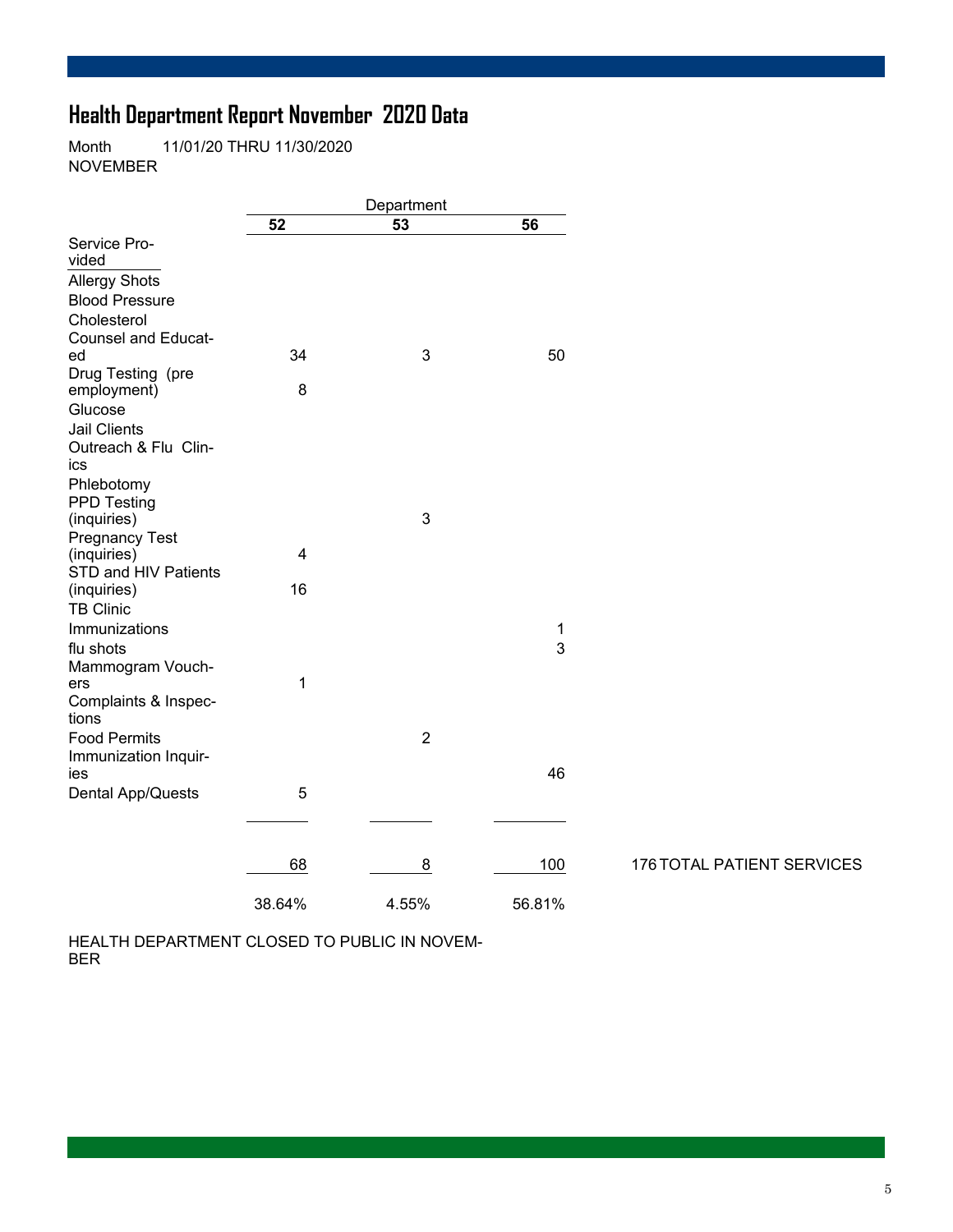### **Health Department Report November 2020 Data**

|                                     | <b>Food Inspections Monthly List November 2020</b><br># |                 |                   |  |  |
|-------------------------------------|---------------------------------------------------------|-----------------|-------------------|--|--|
| <b>Establishment Name</b>           | <b>Demerits</b>                                         | Viola-<br>tions | <b>Violations</b> |  |  |
| <b>Field House</b>                  | 11                                                      | CP              | 7                 |  |  |
| Central Apart.                      |                                                         | CP              |                   |  |  |
| Wee Care Child Center               |                                                         | <b>OK</b>       |                   |  |  |
| <b>CDI Head Start</b>               |                                                         | CP              |                   |  |  |
| <b>Plainview Serenity center</b>    |                                                         | CP              |                   |  |  |
| <b>First United Methodist Child</b> |                                                         | <b>OK</b>       |                   |  |  |
| Daily PUM calls                     | >400                                                    |                 |                   |  |  |
| <b>Reportable Conditions</b>        | 1550                                                    |                 |                   |  |  |
|                                     |                                                         |                 |                   |  |  |

DC=daycare, SP=swimming pool, OB=observation consult-follow-up, C=closed FB=food booth, CP=complaint, MT=mobile Truck, R=reinspection, F=failed NS=no score, OK=OK, TC=temporarily closed, NA=not able to inspect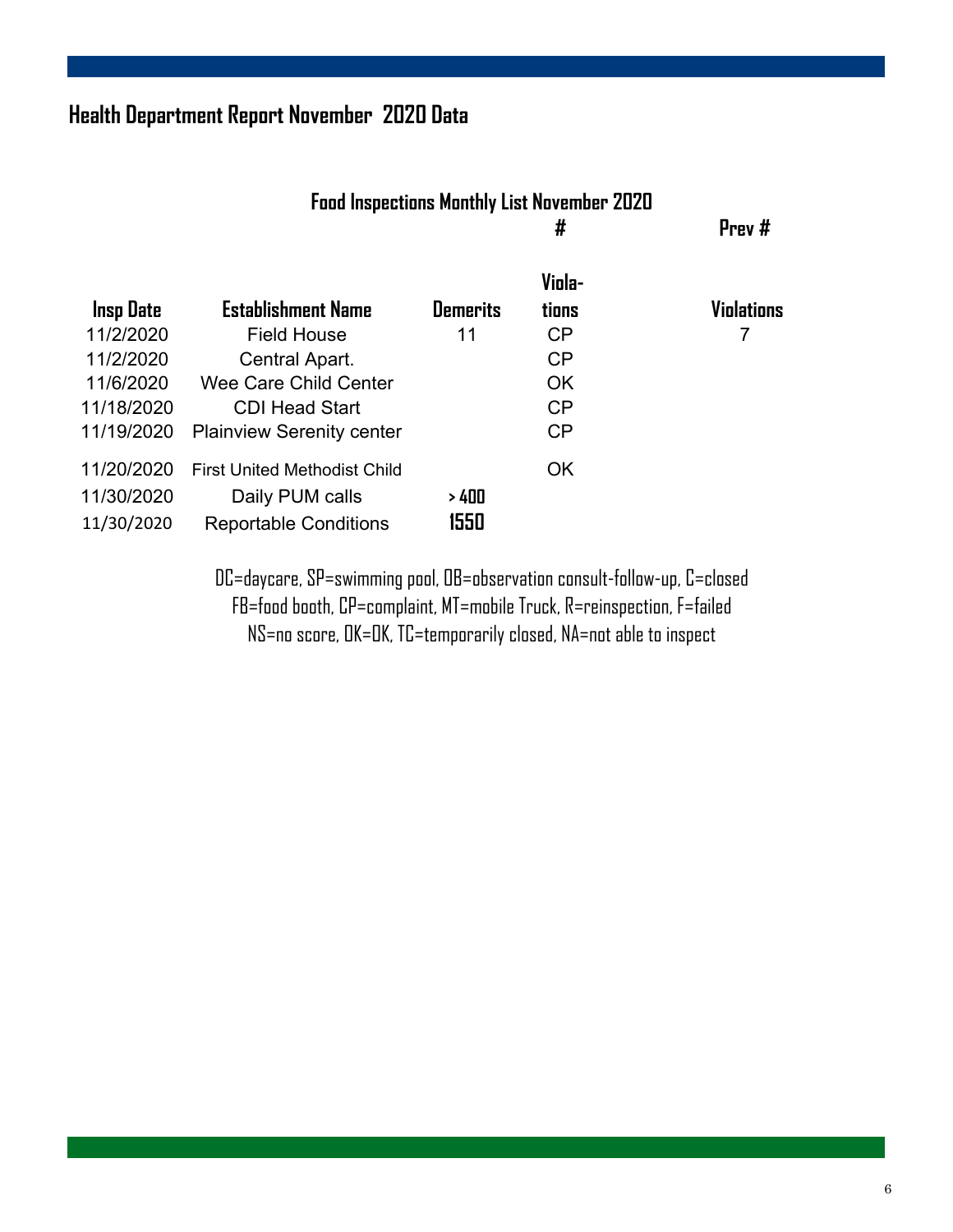## **Public Information Requests Report November 2020 Data**

| <b>Public Information Requests Logs</b> |                       |                          |                |  |  |  |
|-----------------------------------------|-----------------------|--------------------------|----------------|--|--|--|
|                                         |                       |                          |                |  |  |  |
|                                         | <b>City Secretary</b> | <b>Police Department</b> | Fire*          |  |  |  |
| $0ct-18$                                | 5                     | 0                        | 5              |  |  |  |
| Nov-18                                  | 13                    | 0                        | 2              |  |  |  |
| $Dec-18$                                | 4                     | 0                        | 7              |  |  |  |
| $Jan-19$                                | 9                     | 0                        | 8              |  |  |  |
| $Feb-19$                                | 6                     | 1                        | 2              |  |  |  |
| $Mar-19$                                | 6                     | 3                        |                |  |  |  |
| $Apr-19$                                | 5                     | $\Box$                   | 3              |  |  |  |
| May-19                                  | 3                     |                          |                |  |  |  |
| $Jun-19$                                | 1                     | $\overline{\mathbf{u}}$  | 2              |  |  |  |
| <u>Jul 19</u>                           | 7                     | O                        |                |  |  |  |
| $Aug-19$                                | 8                     |                          | 0              |  |  |  |
| <u>Sep-19</u>                           | 9                     |                          | 3              |  |  |  |
| <u>Oct 19</u>                           | 8                     |                          | 3              |  |  |  |
| Nov-19                                  | O                     |                          | $\overline{2}$ |  |  |  |
| $Dec-19$                                | 2                     | 3                        | 2              |  |  |  |
| <u>Jan 20</u>                           | 7                     | 2                        |                |  |  |  |
| Feb 20                                  | 7                     |                          | 4              |  |  |  |
| <u> Mar-20  </u>                        | I                     | $\overline{\mathbf{a}}$  | 3              |  |  |  |
| $Apr-20$                                | 4                     | $\overline{2}$           | $\overline{2}$ |  |  |  |
| May-20                                  | 3                     | 0                        | $\overline{2}$ |  |  |  |
| $Jun-20$                                | I                     | $\overline{2}$           |                |  |  |  |
| $Jul-20$                                | 4                     | O                        |                |  |  |  |
| $Auq-20$                                | 7                     |                          | D              |  |  |  |
| $Sep-20$                                | 4                     | D                        |                |  |  |  |
| $0ct-20$                                | 0                     |                          | 3              |  |  |  |
| Nov 20                                  | 2                     | $\Box$                   |                |  |  |  |

\*Medical Records Requests only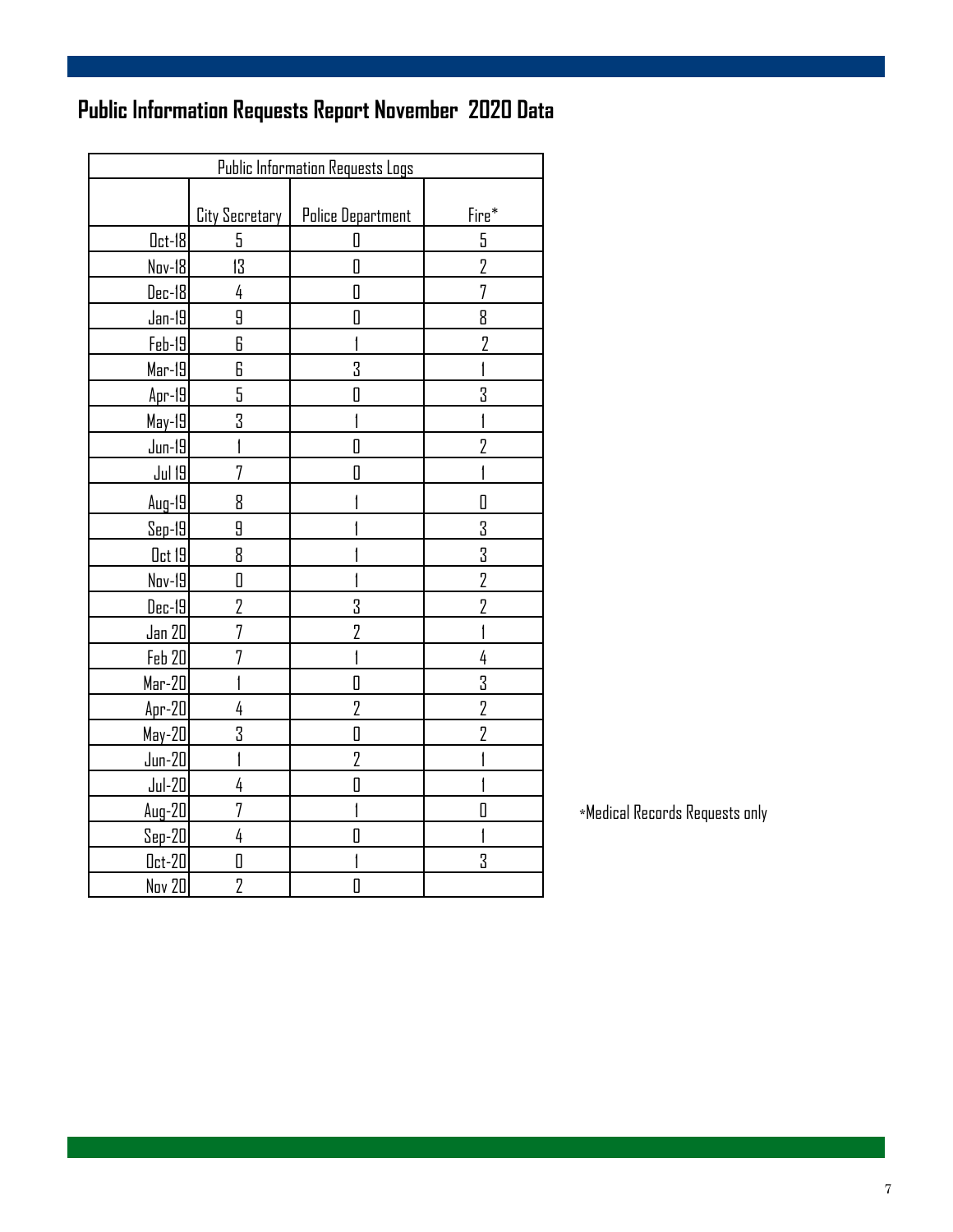### **Finance Department Report November 2020 Data**

#### **CITY OF PLAINVIEW Utility Billing Activity Report November 30, 2020**

|                                                              |    | <b>This Month</b> |     | $Y-T-D$   |       | <b>This Month</b><br><b>Last Year</b> |        | <b>Previous</b><br>$Y-T-D$ |        |
|--------------------------------------------------------------|----|-------------------|-----|-----------|-------|---------------------------------------|--------|----------------------------|--------|
| <b>Customers Billed</b>                                      |    | 15,531<br>7,758   |     |           | 7,717 |                                       | 15,433 |                            |        |
| Gallons Billed (000's)                                       |    | 72,687            |     | 168,599   |       | 70,115                                |        | 157,560                    |        |
| <b>Gallons Produced</b><br>(000's)                           |    | 63,515            |     | 155,762   |       | 68,890                                |        | 148,065                    |        |
| <b>Production Billed</b>                                     |    | 114.4%            |     | 108.2%    |       | 101.8%                                |        |                            | 106.4% |
| New Meter Taps                                               |    |                   |     |           |       |                                       |        |                            |        |
| <b>New Customers</b><br>(Read-on's)                          |    | 81                |     | 157       |       | 73                                    |        | 132                        |        |
| Final Billing (Read-<br>Off's)                               | 78 |                   | 176 |           |       | 66                                    |        | 146                        |        |
| Transfers (Off & On)                                         |    | 38                |     | 70        |       | 20                                    |        | 66                         |        |
| 14 Day Contract                                              |    | 38                |     | 92        |       |                                       | 18     |                            |        |
| Dis-connects (Non-<br>Payment)                               |    | 251               |     | 478       |       | 169                                   |        | 378                        |        |
| Misc. Customer Ser-<br>vice<br>(ie., re-read, leak<br>check) |    | 111               |     | 228       | 64    |                                       | 224    |                            |        |
| <b>Billing Re-cap</b>                                        |    |                   |     |           |       |                                       |        |                            |        |
| Water                                                        | \$ | 417,070           | \$  | 901,056   | \$    | 403,845                               | \$     | 857,286                    |        |
| Sewer                                                        |    | 210,102           |     | 440,212   |       | 206,995                               |        | 424,050                    |        |
| Refuse                                                       |    | 216,035           |     | 432,322   |       | 216,741                               |        | 433,175                    |        |
| <b>Transfer Fees</b>                                         |    | 475               |     | 875       |       | 250                                   |        | 825                        |        |
| <b>Total Billing</b>                                         | \$ | 843,682           | \$  | 1,774,465 | \$    | 827,831                               | \$     | 1,715,336                  |        |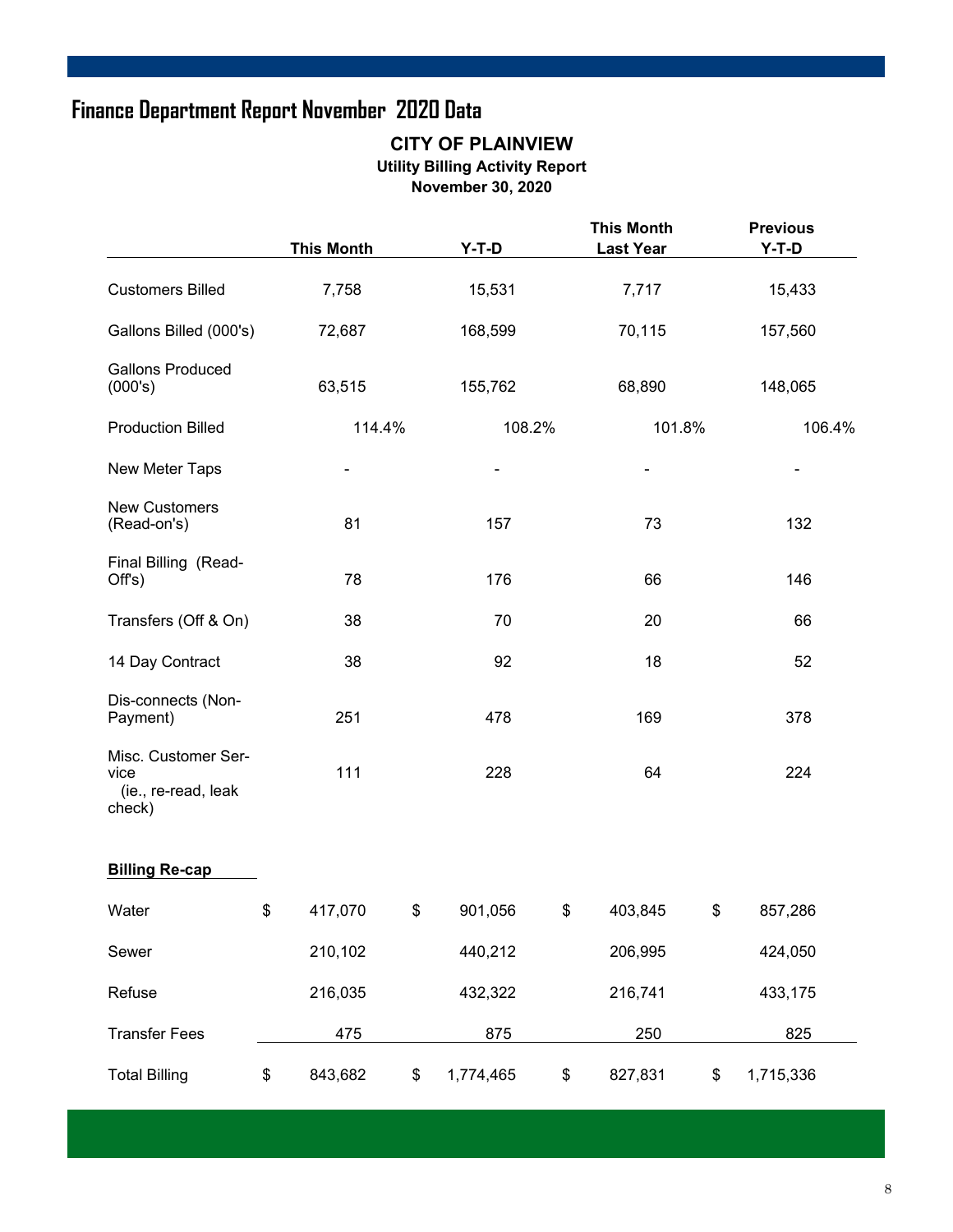### **Finance Department Report November 2020 Data Continued**



| City of Plainview November Sales Tax Collections (reflects spending from September 2020) |                                 |          |                  |                              |           |  |  |  |  |
|------------------------------------------------------------------------------------------|---------------------------------|----------|------------------|------------------------------|-----------|--|--|--|--|
| Year                                                                                     | Net Payment (Deposit)  % Change |          | Audit Adjustment | Net of Audit Adjust-<br>ment | ⊪% Change |  |  |  |  |
| 2020                                                                                     | \$417,768.42                    | 15.36%   | (S90.11)         | \$417,858.53                 | 15.66%    |  |  |  |  |
| 2019                                                                                     | \$362,154.24                    | $-2.73%$ | \$869.58         | <b>\$361,284.66</b>          | 2.23%     |  |  |  |  |
| 2018                                                                                     | \$372,323.58                    | $-0.97%$ | \$18,934.54      | \$353,389.04                 | $-6.35%$  |  |  |  |  |
| 2017                                                                                     | \$375,952.24                    | 6.66%    | \$1,398.34)      | \$377,350.58                 | 7.13%     |  |  |  |  |
| 2016                                                                                     | \$352,489.55                    | $-8.83%$ | \$240.25         | \$352,249.30                 | $-8.58%$  |  |  |  |  |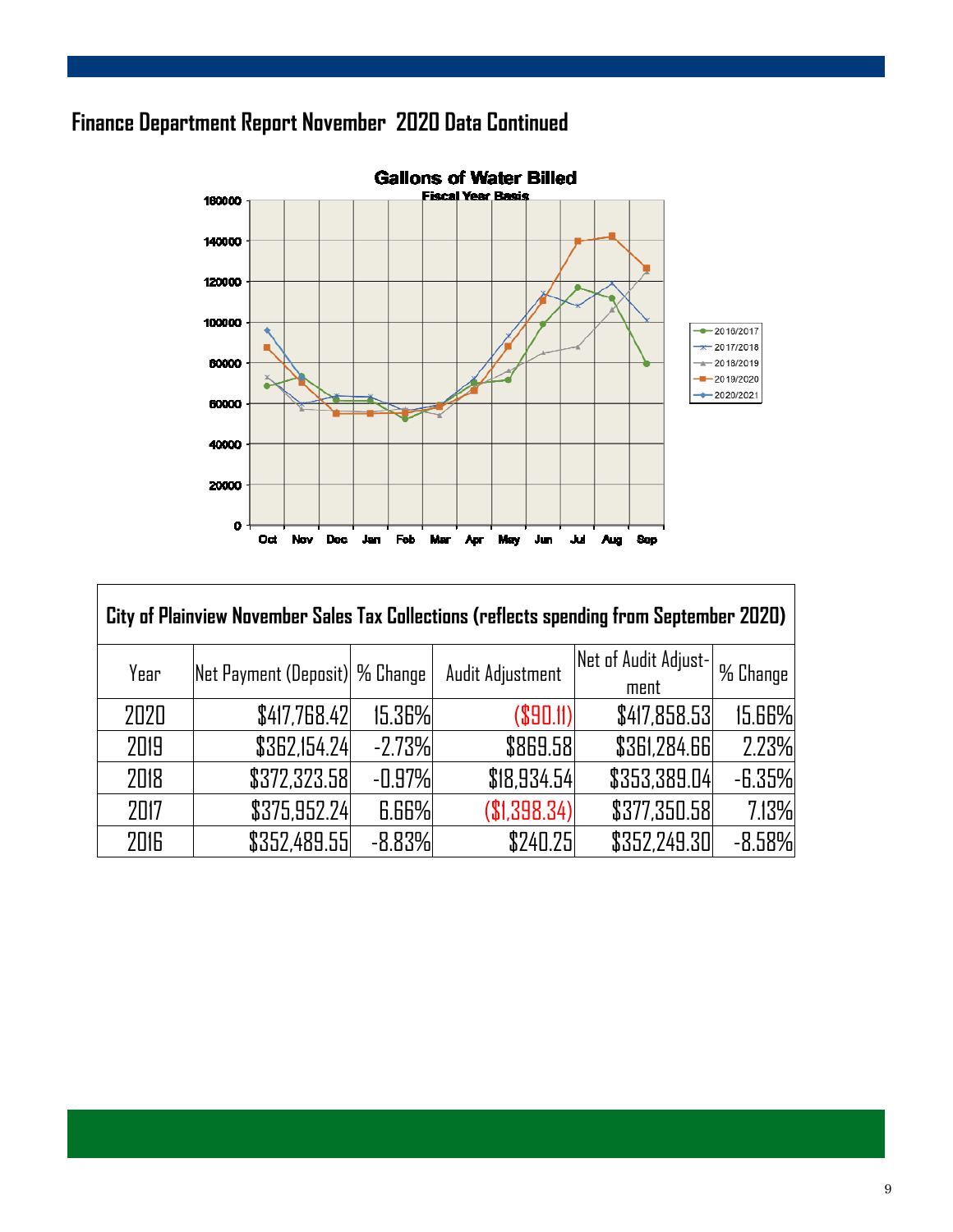## **Plainview Fire/EMS Monthly Report November 2020 Data**



### **EMS Runs**

|                            | November 2019 | November 2020 |
|----------------------------|---------------|---------------|
| <b>Total EMS Responses</b> | 208           | 288           |
| Patients Transported       | 171           | 243           |
| No Transports              | 35            | 20            |
| Residents                  | 156           | 194           |
| Non-residents              | 50            | 49            |
| False Calls/Cancelled      |               | 7Π            |

### **Fire Runs**

|                                       | November 2019 | November 2020 |
|---------------------------------------|---------------|---------------|
| <b>Total Responses</b>                | 177           | 261           |
| <b>Structure Fires</b>                |               | 3             |
| Vehicle Fires                         |               |               |
| Trash / Rubbish Fires/ Grass          | 6             |               |
| <b>EMS Backup / Medical Responses</b> | 135           | 138           |
| Hazardous conditions                  |               | 72            |
| <b>False Alarms</b>                   | 14            | 10            |
| Misc. Responses                       | 22            | 27            |
| Mutual Aid                            |               |               |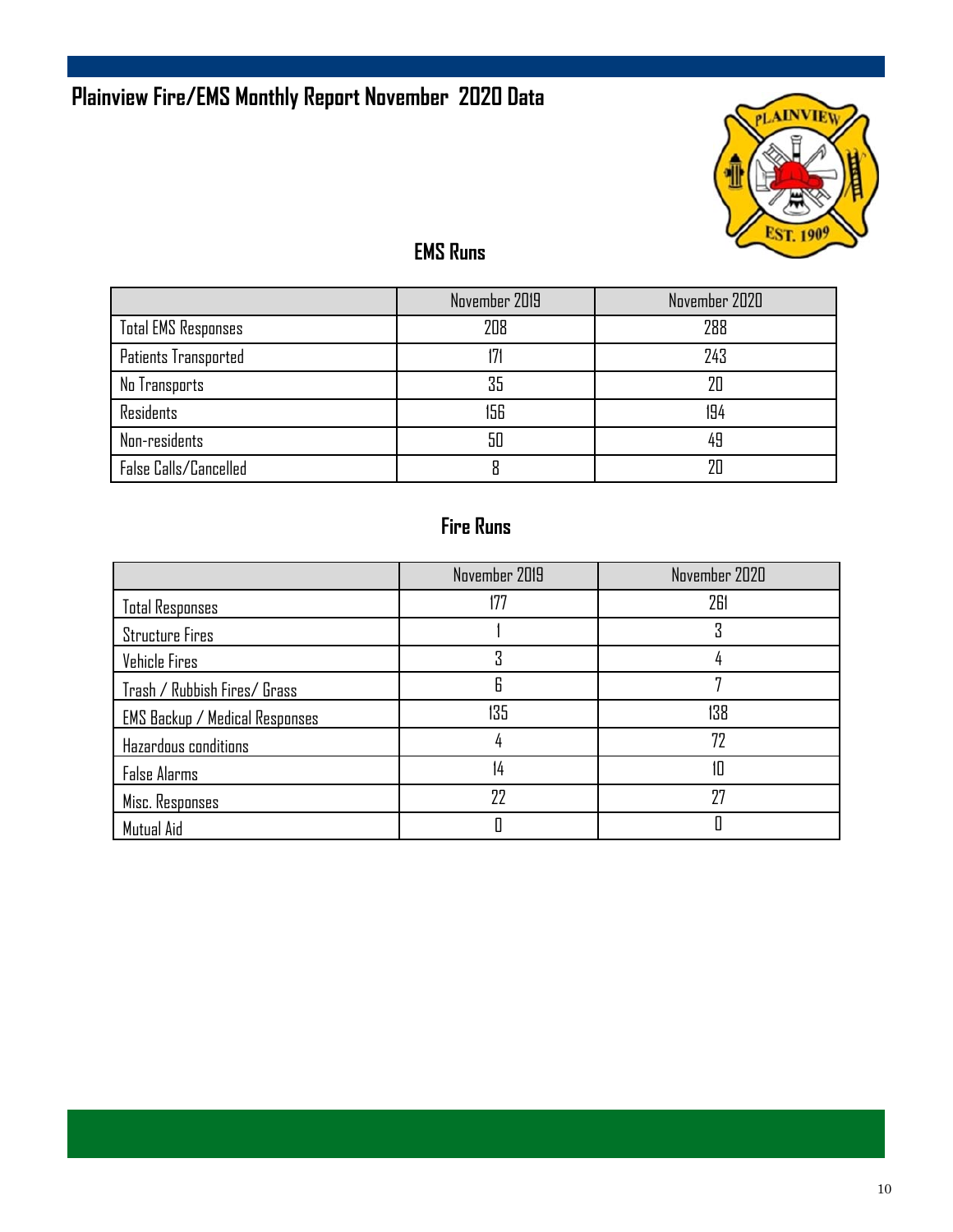### **Public Works Department Report November 2020 Data**

#### **Water Reclamation**

Total Gallons Treated 2020 33.73 Million Gallons Total Gallons Treated 2019 38.09 Million Gallons

#'s of Sludge Removed 2020 356,000 lbs.  $#$ 's of Sludge Removed 2019  $\overline{325,200}$  lbs.

| <b>Water Production</b>   |            |              |  |
|---------------------------|------------|--------------|--|
| November 2020 Water Usage |            |              |  |
| <b>CRMWA</b>              | WELL       | TOTAL        |  |
| 62.792.000 2.843.500      |            | 65,635,500   |  |
| November 2019 Water Usage |            |              |  |
| <b>CRMWA</b>              | WELL       | <b>TOTAL</b> |  |
| 56,837,000                | 12.053.300 | 68.890.300   |  |

#### **Water Distribution/Collection 2020**

| Sewer Calls        | 16          |
|--------------------|-------------|
| Sewer Main Cleaned | $5.425$ ft. |
| Water Leaks        | 7           |
| Meters Changed Out |             |

Sewer Line Video Re- 0 Sewer Line Video (feet) 0 Service Orders 147

#### **Water Distribution/Collection 2019**

Sewer Calls 47 Sewer Main Cleaned 13,000 ft. Water Leaks 5 Meters Changed Out 11 Sewer Line Video Re- 0

Sewer Line Video (feet) 0 Service Orders 120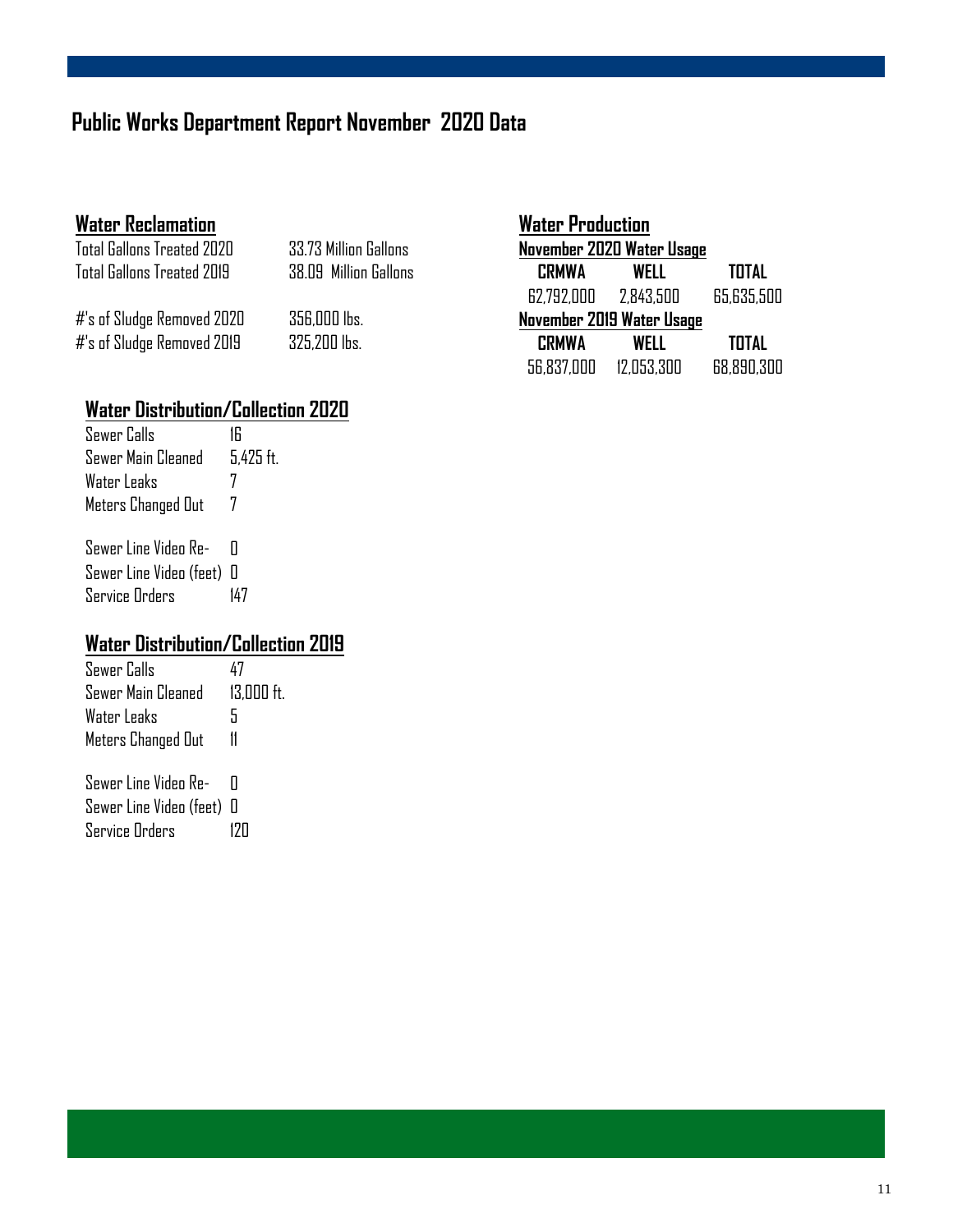### **Public Works Department Report November 2020 Data Continued**

### **Landfill**

| <b>INTAKE TOTALS</b>             | 2019    | 2020    |
|----------------------------------|---------|---------|
| Total Intake (tons)              | 2592.00 | 3166.2  |
| <b>Blue Boxes (tons)</b>         | 13.14   | 20.1    |
| Brush (tons)                     | 101.76  | 411.7   |
| Carcasses (tons)                 | 1.99    | 1.01    |
| Cons/Demo (tons)                 | 182.61  | 267.12  |
| Cardboard (tons)                 | 0.00    | 0       |
| <b>MSW-COMP</b> (tons)           | 1701.84 | 1748.51 |
| <b>MSW-UNCOMP (tons)</b>         | 384.01  | 444.04  |
| <b>Roofing (tons)</b>            | 38.11   | 61.14   |
| Sludge (tons)                    | 162.60  | 178     |
| Tires Shredded (tons)            | 5.94    | 34.58   |
| <b>Tires by Quantity</b>         | 198.00  | 393     |
| Inert Material by Charge         | 1520.00 | 118.75  |
| Mulch (tons)                     | 676.19  | 13.43   |
| recovered illegally dumped tires | 202     | 187     |

In November, the landfill staff stayed on task and continued to pick up solid waste through the Covid pandemic. The solid waste department asks that all residents continue to bag and tie their trash and make sure the lids to the dumpsters are closed. If your dumpster lids are missing, call the landfill at 806-296-1118, and we will get the lids replaced. This is a small part of creating a healthy environment.

| <b>DAILY AVERAGE TOTALS</b> | 2019                                | 2020   |
|-----------------------------|-------------------------------------|--------|
| Total Intake (tons)         | 103.68                              | 131.93 |
| <b>Blue Boxes (tons)</b>    | 0.53                                | 0.84   |
| Brush (tons)                | 4.07                                | 17.15  |
| Carcasses (tons)            | 0.08                                | 0.04   |
| Cons/Demo (tons)            | 7.30                                | 11.13  |
| Cardboard (tons)            | 0.00                                | 0.00   |
| <b>MSW-COMP (tons)</b>      | 68.07                               | 72.85  |
| MSW-UNCOMP (tons)           | 15.36                               | 18.50  |
| <b>Roofing (tons)</b>       | 1.52                                | 2.55   |
| Sludge (tons)               | 6.50                                | 7.42   |
| Tires Shredded (tons)       | 0.24                                | 1.44   |
| <b>Tires by Quantity</b>    | 7.92                                | 16.38  |
| Inert Material by Charge    | 60.80                               | 4.95   |
| Mulch (tons)                | 27.05                               | 0.56   |
| <b>Safety Class</b>         | Covid precautions and contingencies |        |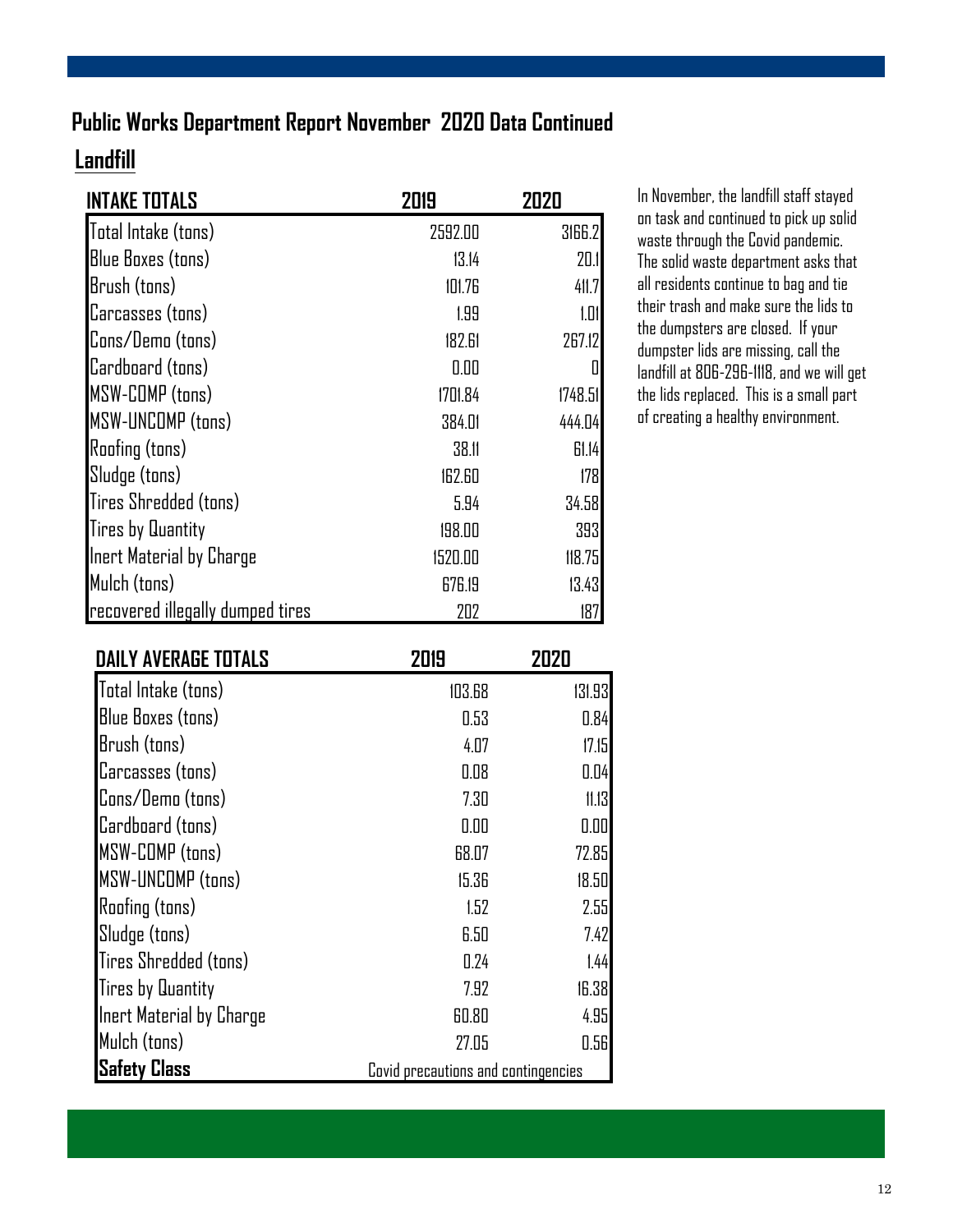### **Public Works Department Report November 2020 Data Continued**

### **Parks**

#### **Baseball**

#### **Parks**

Pick up trash and dump barrels. Pick up more limbs that feel out of trees from the wind. Put dumpster pad at M.B. Hood Park. Clean out old well house at Utica Park.

#### **Playground**

Inspection of all Playground and sanitize every Monday and Thursday. Put wood mulch at Stoneham Park playground. Fixed skate board rail, lose and nuts missing.

#### **Building**

Clean and restock Shelter and Rotary buildings on Monday. Sanitize, clean and restock On weekend when rented. Shut buildings down the week before thanksgiving.

 **Projects**  Walking track around Utica Park, pour 730ft. of concrete.

#### **Building Rentals**

Buildings 13 Gazebo Pavilion Volleyball

#### **Vector**

City lots Private lots Draws 4 Rights of ways 17

Safety Meeting Cold weather safety.







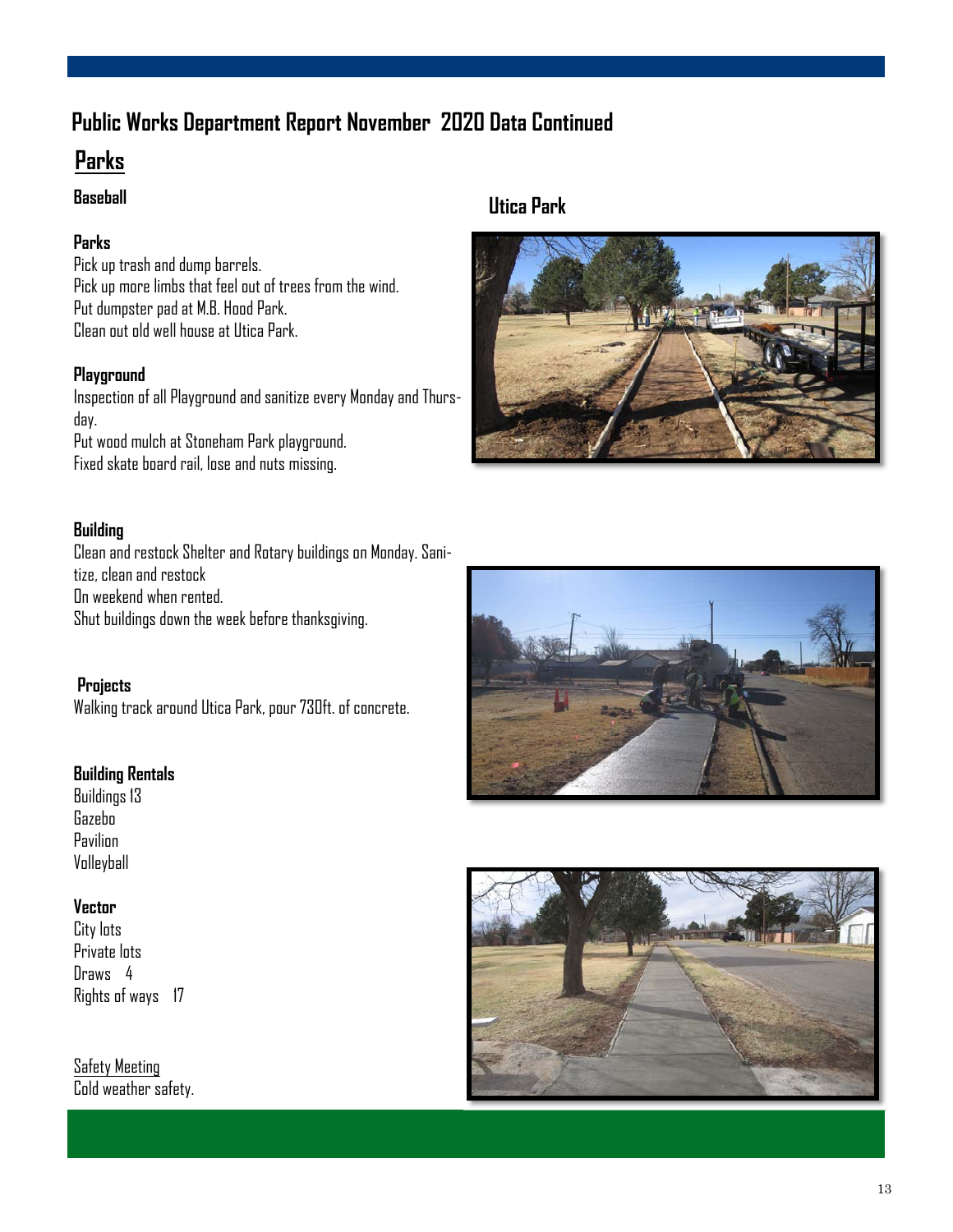### **Public Works Department Report November 2020 Data Continued**

### **Streets**

| <b>Month: November</b>                    |                |                |
|-------------------------------------------|----------------|----------------|
|                                           | 2019           | 2020           |
| <b>Street Maintenance</b><br>Paved        |                |                |
| Number of potholes                        | 27             | 45             |
| Number of Cuts or<br>Overlays             | 5              | 12             |
| Square Feet of Cuts &                     |                |                |
| <b>Overlays</b>                           | 249            | 1307           |
| Feet of curb & Gutter                     | 25             | 1050           |
| Square Feet of Valley<br>gutter           | 1800           | 0              |
| Square Feet of Sidewalk                   | П              | 0              |
| Square Feet of other                      |                |                |
| concrete repairs<br>Gallons used Brine or | 6648           | 0              |
| lime                                      | 0              | 0              |
| Feet of Crack Seal                        | П              | 0              |
| SY of Seal Coat                           | П              | 0              |
| SY or gallons of Fog or                   |                |                |
| Scrub Seal                                | Π              | 0              |
| Street Maintenance                        |                |                |
| Miles of road graded                      | 12.07          | 19.40          |
| Miles of drainage ditch-<br>es graded     | 4.84           | 0.00           |
| Water Ways                                | 6.40           | 0.00           |
| <b>Street Sweepers</b>                    |                |                |
| <b>Miles Swept</b>                        |                | 8              |
| gallons used                              | 1000           | 4200           |
| <b>Street Safety</b>                      |                |                |
| Signs replaced                            | 21             | $\overline{2}$ |
| Signs repaired                            | $\overline{2}$ | 6              |
| Sign Cost                                 | \$240.00       | \$285.00       |
| <b>Feet of Striping</b>                   |                | 3564           |
| <b>Vector Control</b>                     |                |                |
| Miles Sprayed                             | O              | 0              |
| <b>Acres Treated</b>                      | 0              | 0              |
| Aerial Spay                               | 0              | 0              |
| Monthly Safety Topic                      | Don't have one |                |

1. Repaired several utility cuts, patched potholes, repaired some curb-gutter & sidewalk.

2. Cleaned storm drains.

3. Scraped and swept several residential streets, and had to replace the radiator and oil cooler on the rear engine of one of the street sweepers ( had to order it from Arlington )

4. Put up the Christmas trees, and snowflakes downtown.

5. Ran the weed eater out in the Westgate area, cleaning up our right of ways.

6. Set up barricades for the water department over on S. Date.

7. Performed a structured demo over at 508 Raleigh.

8. Performed some thermo striping on W. 11th St, did some routine sign maintenance, cut material to make some temporary traffic signs, placed temporary markers on S. Broadway, and hauled street sweeping.

9. Routine unpaved road maintenance.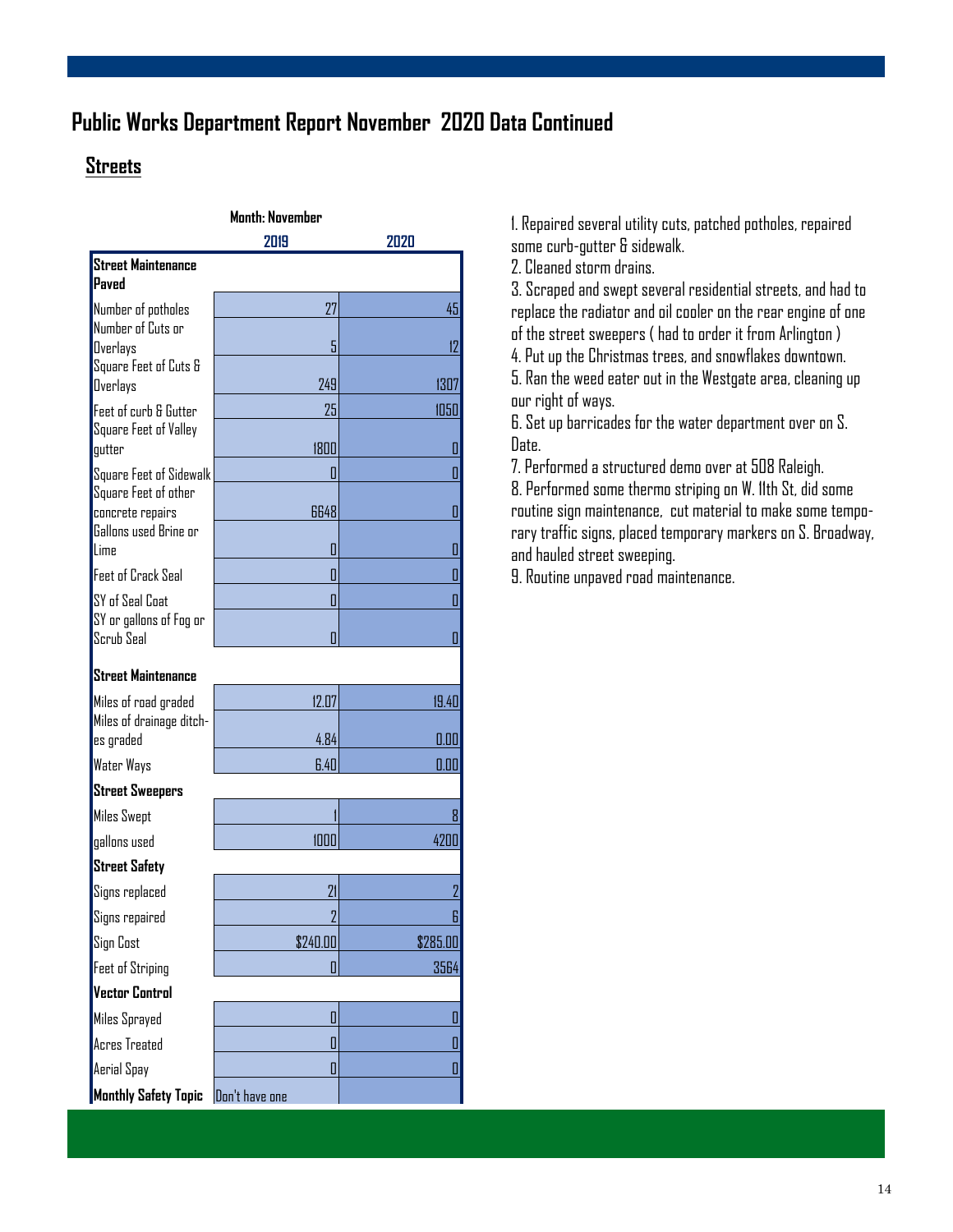### **Main Street Department Report November 2020**

### **Main Street/CVB**

#### **2 nd Saturday**

The Plainview Downtown Association is encouraging everyone to safely shop downtown for  $2^{nd}$ Saturday **December 12th** – Home for the Holidays. Business Sponsor: The Rusty Rose.



#### **Downtown Business Openings/Relocations**

Two downtown businesses held ribbon cuttings celebrating their grand openings.



### **11/3/2020 The Rusty Rose at 707 Broadway 11/13/2020 Santa's Mercantile & More at 500 Ash.**

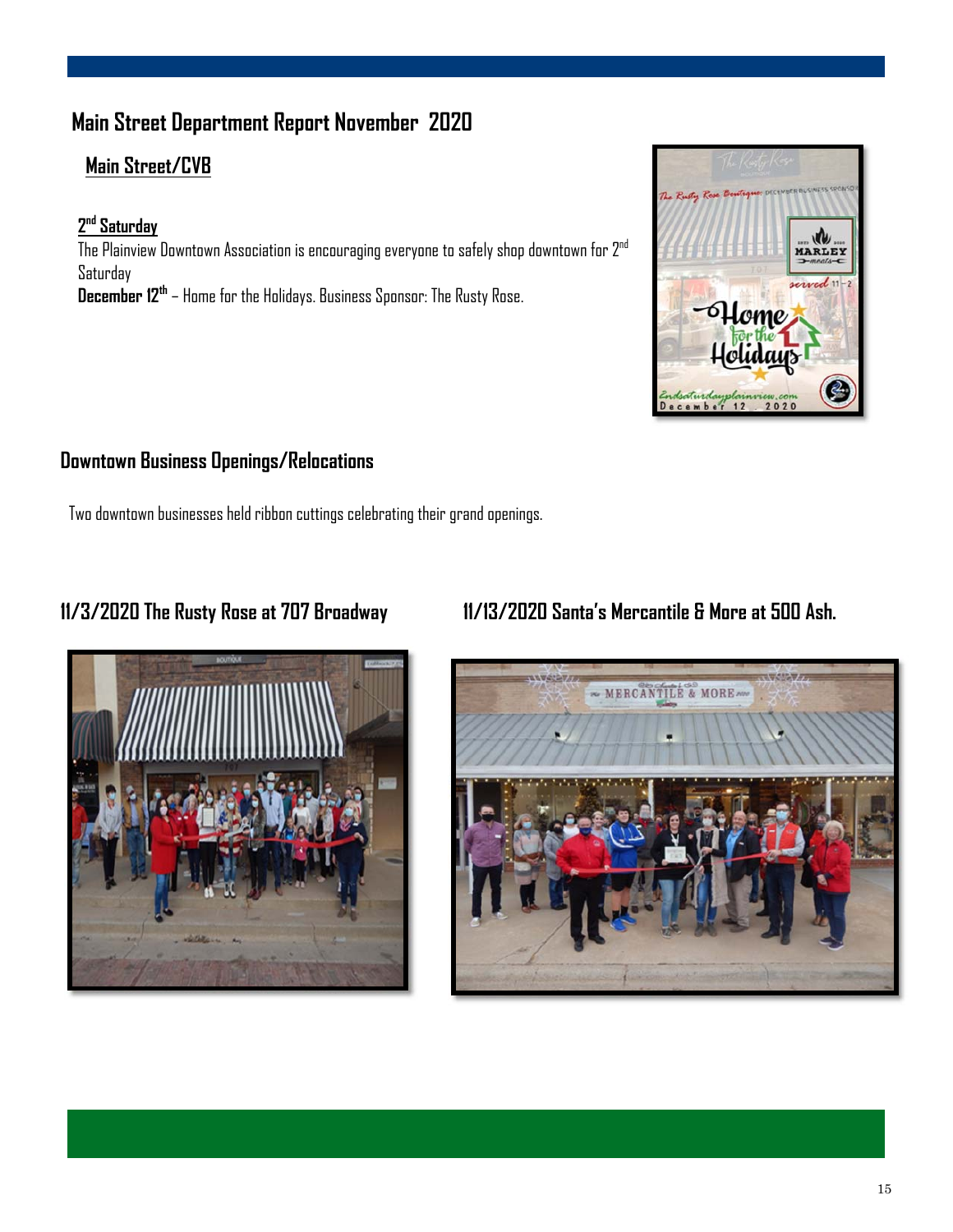### **Main Street Department Report continued**

#### **Main Street/CVB**

#### **Downtown Construction**

Concrete for the new curbs has been poured on the blocks of Broadway &  $5<sup>th</sup>$  and Broadway &  $8<sup>th</sup>$ 





#### **Main Street's 12 Day of Christmas**

12 Days of Christmas has turned into 5 Days! For safety reasons all scheduled events that invited people to gather have been cancelled. The remaining events are:

12/9 – Unger Memorial Library Virtual Story Time

10:00 a.m.

 $12/12$  – Downtown Association's  $2<sup>nd</sup>$  Saturday: Business Sponsor – The Rusty Rose

All Day - The Rusty Rose has partnered with Marley Meat's to have a food truck located outside of her storefront.

12/13– First Baptist Church – Christmas Night of Praise

7:00 p.m.

12/18 – Last Minute Men's Shopping Day

All Day

12/19 – Candy Cane Sweetstakes Giveaway/ Facebook Live Drawing

One lucky winner will be announced LIVE on the Plainview Downtown Association's Facebook page on Saturday, December 19th at 5:30 p.m. from the Hale County Courthouse lawn.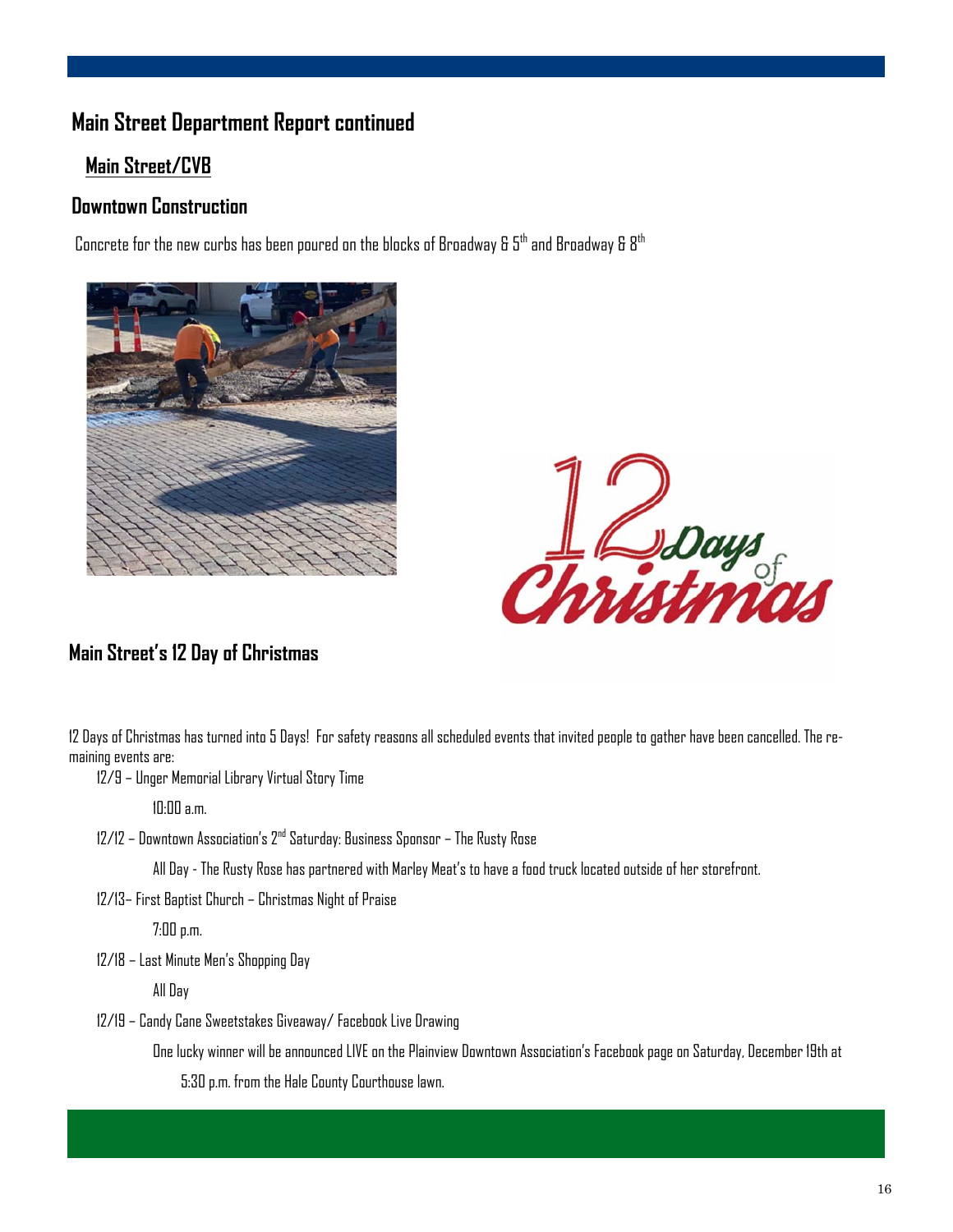### **Unger Library Report November 2020 Data**

#### **LIBRARY HOURS** M-F : 9:00 AM TO 6:00 PM | SAT: 9:00 AM TO 5:00 PM | SUN : CLOSED

COVID-19 continues to inform what we do in the Library. The Monday prior to Thanksgiving, along with other City offices, closed again to the public as the numbers increased again. Reopening date is unknown at this time. As a result our statistics will be slightly lower as we lost one week in November.

Curbside service is again being offered, along with many other services where the public can decide on books to check out. We plan on pushing OverDrive again, so patrons who have the ability can download e-books and e-audiobooks for reading and listening. We did see some uptick in usage as regards to Curbside.

We ordered two rows of taller shelves and one was installed before that employee had to quarantine. We have already moved the books back onto the shelves and then we shifted books from the next set of shelves as far as we could go. The second set of shelves are to be installed as soon as someone is available. The crowding is already being alleviated and once the second row is installed we see a great deal more space.

We are again working on reclassification projects, along with several others. We anticipate receiving a set of file cabinets from the Estacado Museum for the historical archives. We hope to begin the organization of the archives as soon as possible, possibly before the end of the year but most likely in January. The file cabinets will be moved over as time permits, probably after the new year. Once locks are installed on those cabinets we will begin moving the organized archives into those drawers.